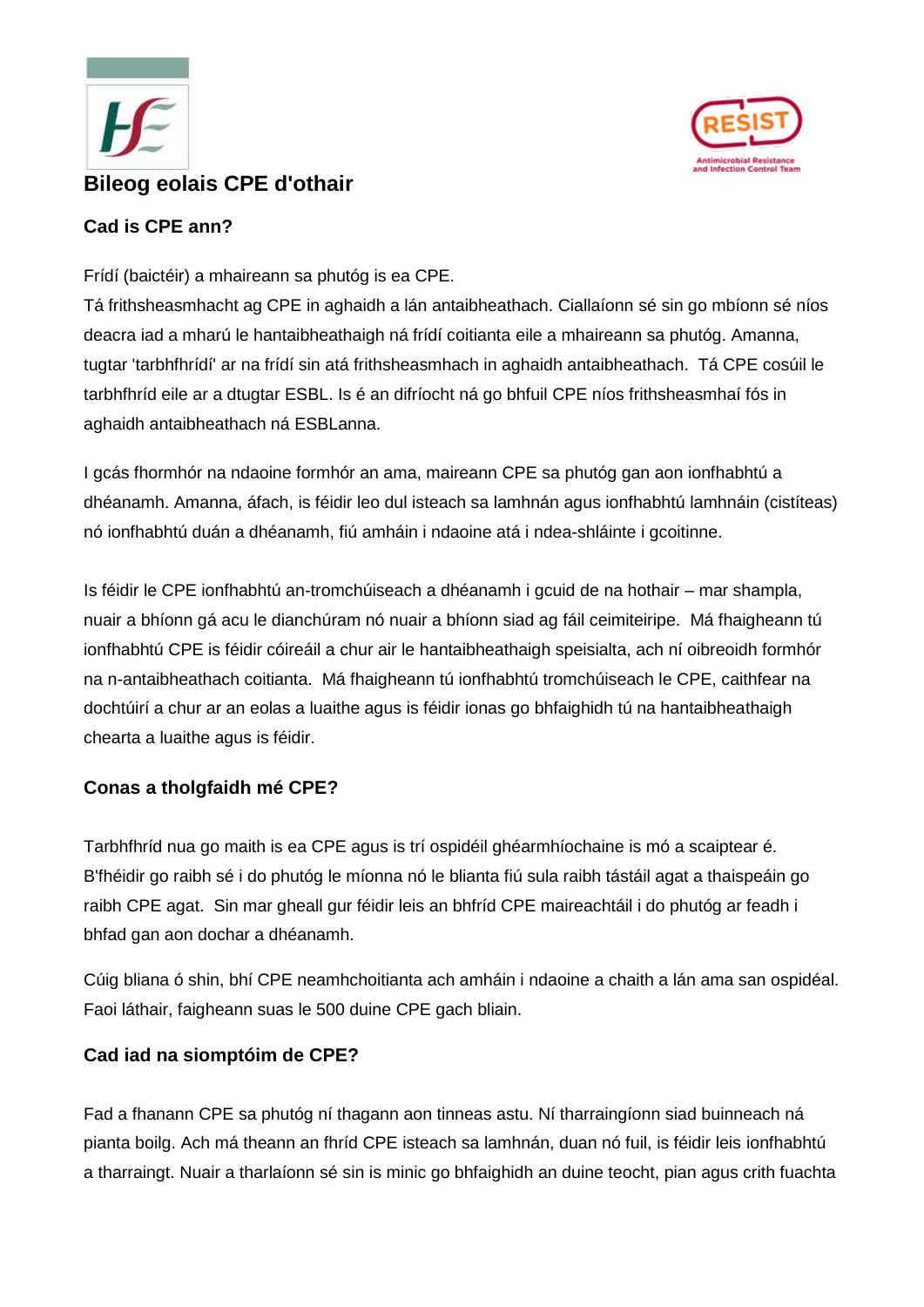



a airíonn mar a bheadh i gcás aon ionfhabhtú eile. Is é an t-aon difríocht ná má bhíonn gá agat le cóireáil nach n-oibreoidh na gnáth-antaibheathaigh. Tabharfaidh do dhochtúir antaibheathaigh speisialta duit chun cóireáil a chur ar an ionfhabhtú CPE.

#### **Cén fhad a bheidh CPE agam?**

Is féidir leis an bhfríd CPE maireachtáil i do phutóg ar feadh míonna nó blianta fiú. Mura gcaithfidh tú antaibheathaigh a thógáil ar feadh i bhfad, méadóidh tú an seans go rachaidh sé i léig. Má chaitheann tú antaibheathaigh a thógáil go minic, tógfaidh sé níos faide ar an CPE dul i léig.

### **Conas is féidir stop a chur le scaipeadh CPE?**

An bealach is fearr le stop a chur le scaipeadh gach fríde agus víris ná imeall, lámh agus suíochán an leithris a choinneáil glan, agus na lámha a ghlanadh go maith tar éis dul chuig an leithreas, sula dtosóidh tú ag ithe agus tar éis a bheith i dteagmháil le feoil amh.

Má théann tú san ospidéal, tabharfaidh tú faoi deara go mbeidh an fhoireann iontach cúramach a lámha a ní tar éis cóir a chur ort. Amanna, beidh naprúin agus miotóga orthu. Lena chois sin, b'fhéidir go dtabharfaí seomra aonair duit más féidir. Tógtar na céimeanna sin chun cuidiú le laghdú a dhéanamh ar CPE san ospidéal. Tá sé tábhachtach a rá le ball foirne má tá a fhios agat go bhfuil CPE agat.

# **Cad a tharlóidh nuair a rachaidh mé abhaile?**

Níl ann ach baol an-bheag go ndéanfaidh CPE aon dochar mór do dhaoine a bhfuil an tsláinte réasúnta maith acu i gcoitinne. Ní gá duit aon rud a dhéanamh atá difriúil ó aon duine eile agus tú i mbun gnáthchúrsaí an tsaoil sa bhaile agus nó amuigh sa phobal. Is féidir éadaí, éadaí leapa agus soithigh a ní mar is gnách. Ach, ar aon dul le gach duine eile, molaimid duit a bheith cúramach faoi do lámha a ghlanadh go maith. Ba chóir do gach duine a lámha a ghlanadh sula dtosóidh siad ag ithe nó ag ullmhú bia. Tugann lámha glana cosaint duit féin agus do dhaoine eile ó bheith ag scaipeadh fhormhór na bhfríd, ní amháin CPE.

Má leanann tú dea-chleachtas sláinteachais i gcónaí, cuideoidh sé chun cosc a chur le scaipeadh baictéar agus víreas. Nuair a bheidh tú ag úsáid an leithris, tá sé iontach tábhachtach go bhfágfá an leithreas glan i do dhiaidh agus sa riocht inar mhaith leat é a fháil.